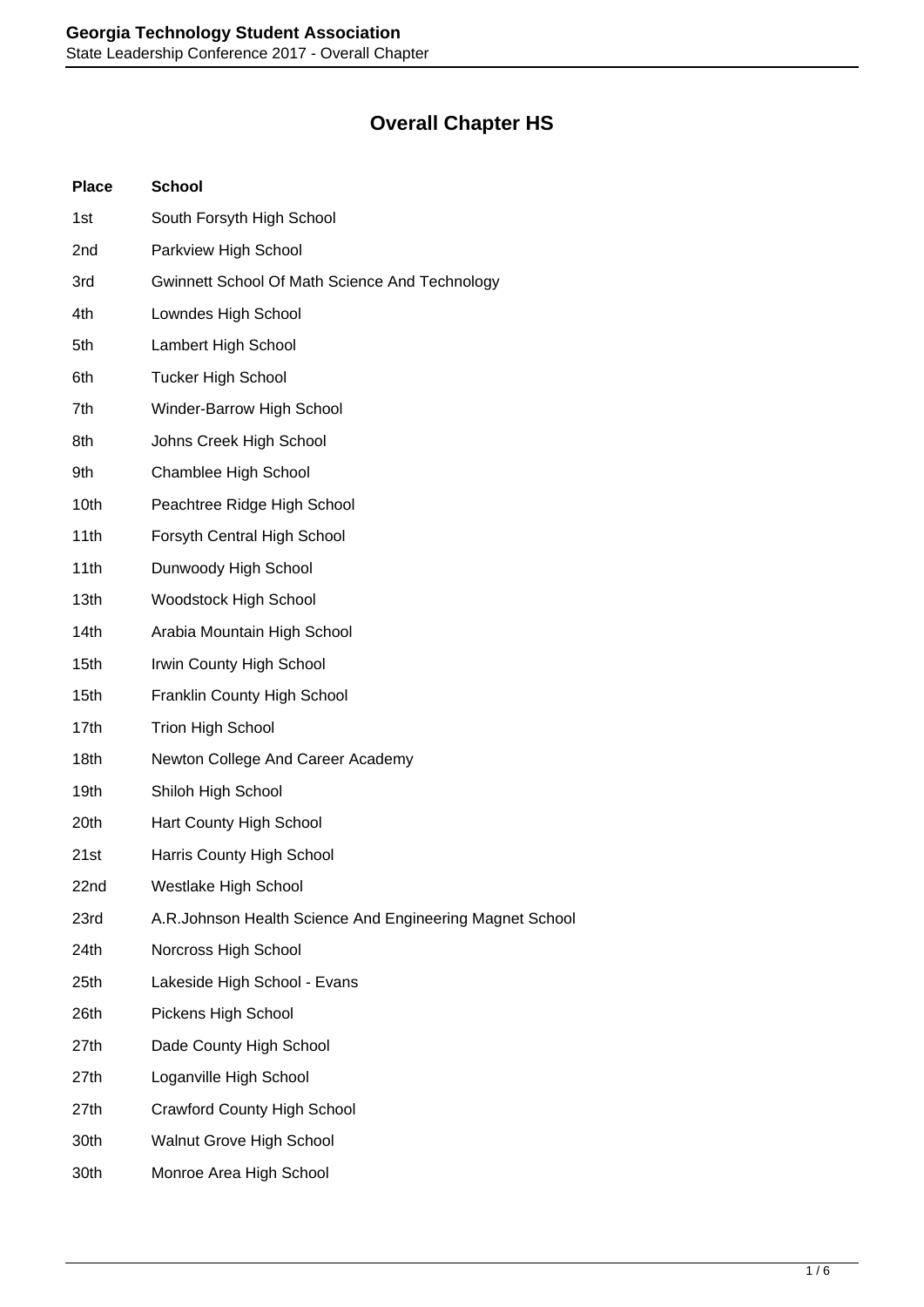| <b>Place</b> | School                            |
|--------------|-----------------------------------|
| 30th         | Morrow High School                |
| 33rd         | North Cobb High School            |
| 33rd         | <b>Flowery Branch High School</b> |
| 35th         | Oconee High School                |
| 36th         | West Forsyth High School          |
| 36th         | Marietta High School              |
| 36th         | Coffee High School                |
| 39th         | <b>Ridgeland High School</b>      |
| 39th         | Eastside High School              |
| 39th         | Gilmer High School                |
| 42nd         | East Coweta High School           |
| 42nd         | Alcovy High School                |
| 42nd         | Northside High School             |
| 45th         | Cross Keys High School            |
| 45th         | <b>Collins Hill High School</b>   |
| 45th         | <b>Burke County High School</b>   |
| 45th         | Grady High School                 |
| 45th         | Northview High School             |
| 50th         | Ola High School                   |
| 50th         | <b>Toombs County High School</b>  |
| 50th         | Union County High School          |
| 53rd         | Duluth High School                |
| 53rd         | Alpharetta High School            |
| 55th         | George Walton Academy HS          |
| 56th         | Rabun County High School          |
| 56th         | Mary Persons High School          |
| 58th         | Discovery High School             |
| 58th         | <b>Appling County High School</b> |
| 60th         | East Laurens High School          |
| 60th         | Gainesville High School           |
| 62nd         | <b>Towers High School</b>         |
| 62nd         | South Gwinnett High School        |
| 62nd         | Fannin County High School         |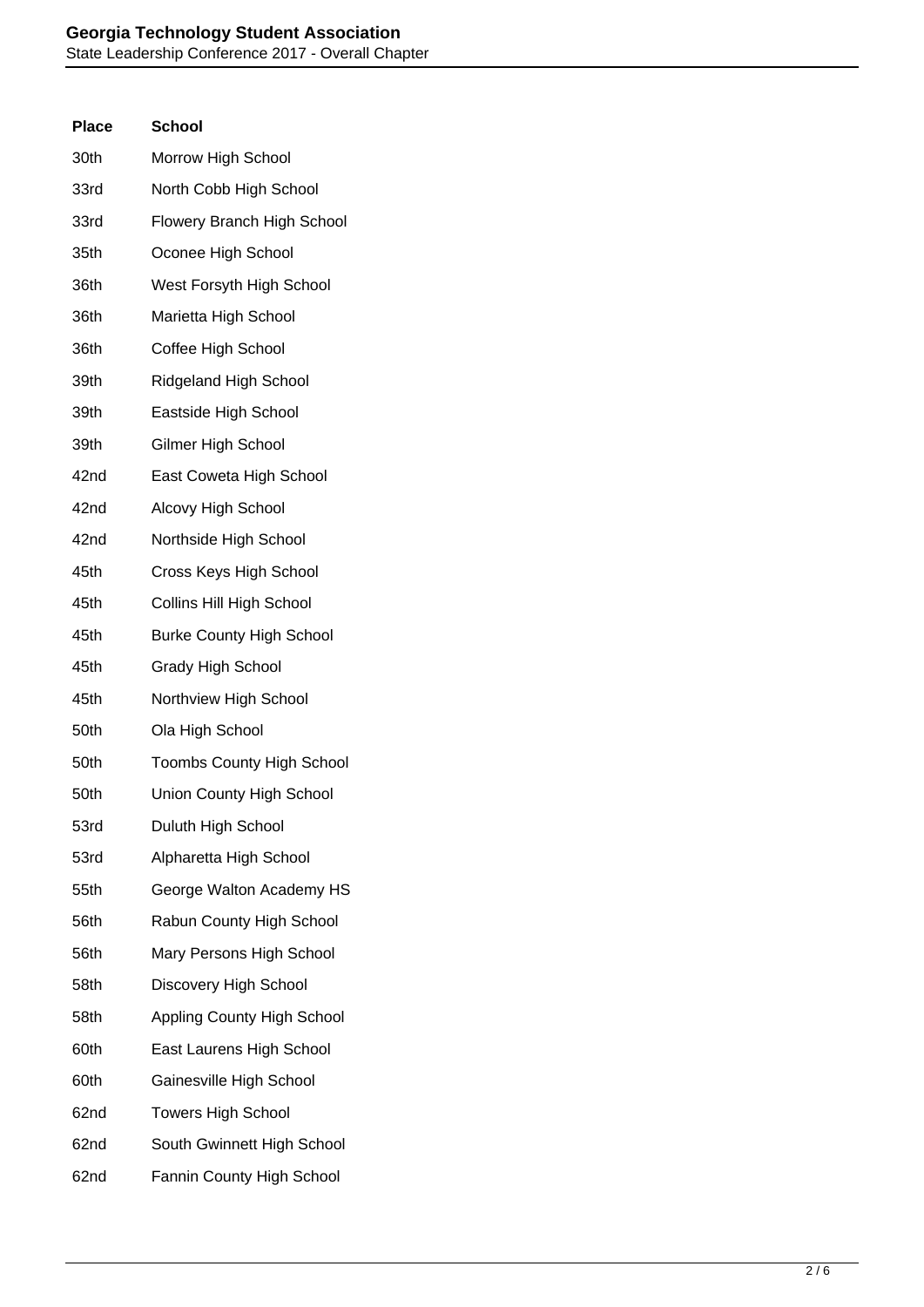| <b>Place</b> | <b>School</b>                               |
|--------------|---------------------------------------------|
| 65th         | Sandy Creek High School                     |
| 65th         | Jonesboro High School                       |
| 65th         | Jasper County High School                   |
| 68th         | Bacon County High School                    |
| 68th         | G.W. Carver                                 |
| 68th         | Lithonia High School                        |
| 71st         | Southwest Dekalb High School                |
| 72nd         | Hiram High School                           |
| 72nd         | Vidalia Comprehensive High School           |
| 72nd         | Tri Cities High School                      |
| 72nd         | Cook High School                            |
| 72nd         | Druid Hills High School                     |
| 72nd         | West Laurens High School                    |
| 72nd         | Apalachee HS                                |
| 72nd         | Peach County High School                    |
| 72nd         | <b>Brooks County High School</b>            |
| 72nd         | Mount Zion High School                      |
| 72nd         | Miller Grove High School                    |
| 72nd         | Langston Hughes High School                 |
| 72nd         | <b>Wilkinson County High School</b>         |
| 72nd         | Mill Creek High School                      |
| 72nd         | Lakeside High School - Dekalb               |
| 72nd         | <b>Charles Drew High School</b>             |
| 72nd         | Maynard H. Jackson High School              |
| 72nd         | Statesboro High School                      |
| 72nd         | <b>Bremen High School</b>                   |
| 72nd         | North Forsyth High School                   |
| 72nd         | Stone Mountain High School                  |
| 72nd         | Mcnair H.S.                                 |
| 72nd         | <b>Emanuel County Institute High School</b> |
| 72nd         | Lanier High School                          |
| 72nd         | <b>Fitzgerald High School</b>               |
| 72nd         | Dalton High School                          |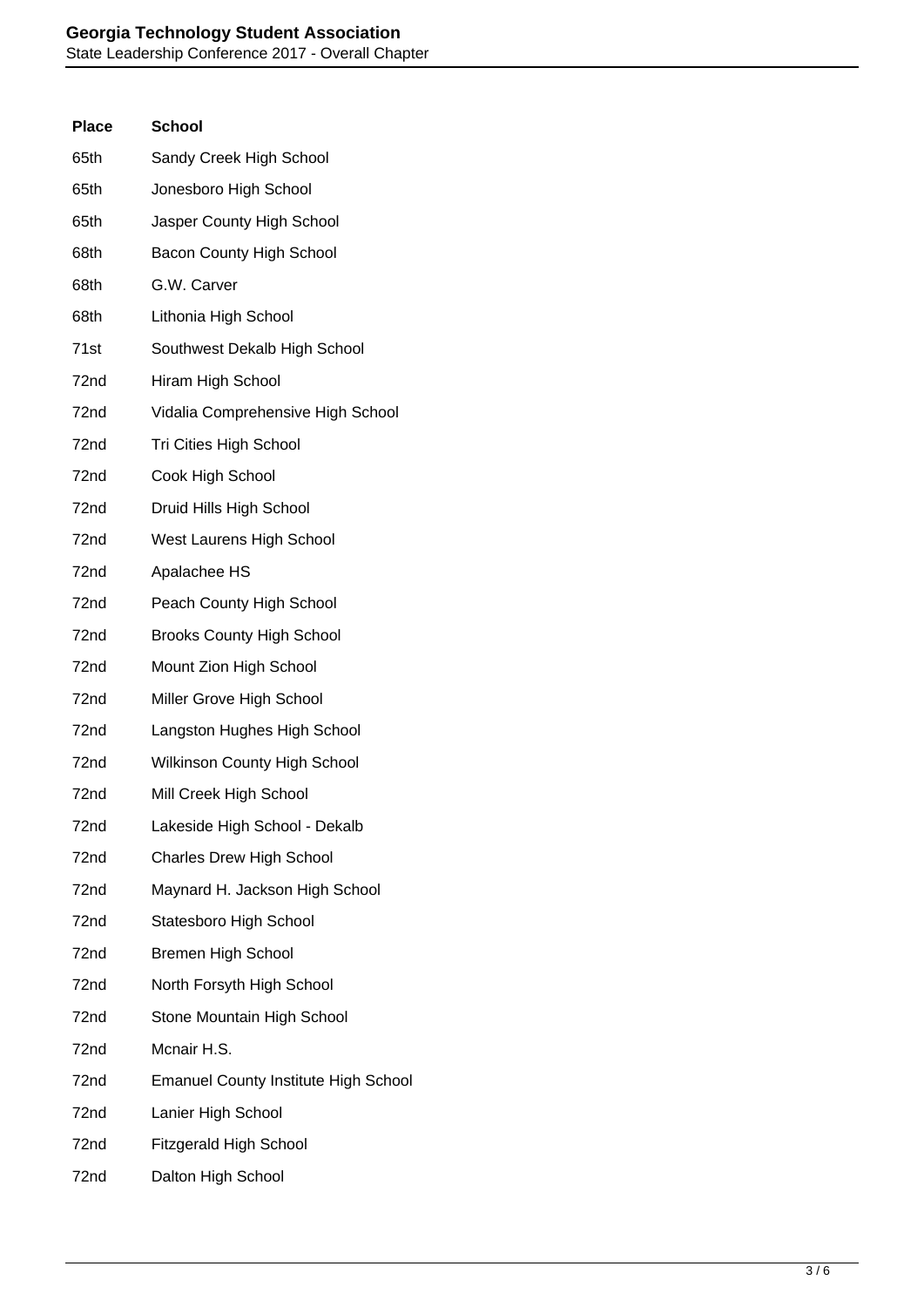## **Georgia Technology Student Association**

State Leadership Conference 2017 - Overall Chapter

| <b>Place</b>     | <b>School</b>                                                    |
|------------------|------------------------------------------------------------------|
| 72nd             | Forest Park High School                                          |
| 72nd             | Westside High School                                             |
| 72nd             | Coretta Scott King Young Womens Leadership Academy/ Best Academy |
| 72nd             | <b>Carrollton High School</b>                                    |
| 72nd             | Alonzo A Crim Open Campus High School                            |
| 72nd             | Swainsboro High School                                           |
| 72nd             | Redan High School                                                |
| 72nd             | Effingham College & Career Academy                               |
| 72nd             | Berkmar High School                                              |
| 72nd             | Habersham Central High School                                    |
| 72 <sub>nd</sub> | <b>Clarkston High School</b>                                     |
| 72nd             | DeKalb Early College Academy                                     |
| 72nd             | <b>Houston County Career Academy</b>                             |
| 72nd             | Spalding High School                                             |
| 72nd             | Grayson High School                                              |
| 72nd             | Dawson County High School                                        |
| 72nd             | Cambridge High School                                            |
|                  |                                                                  |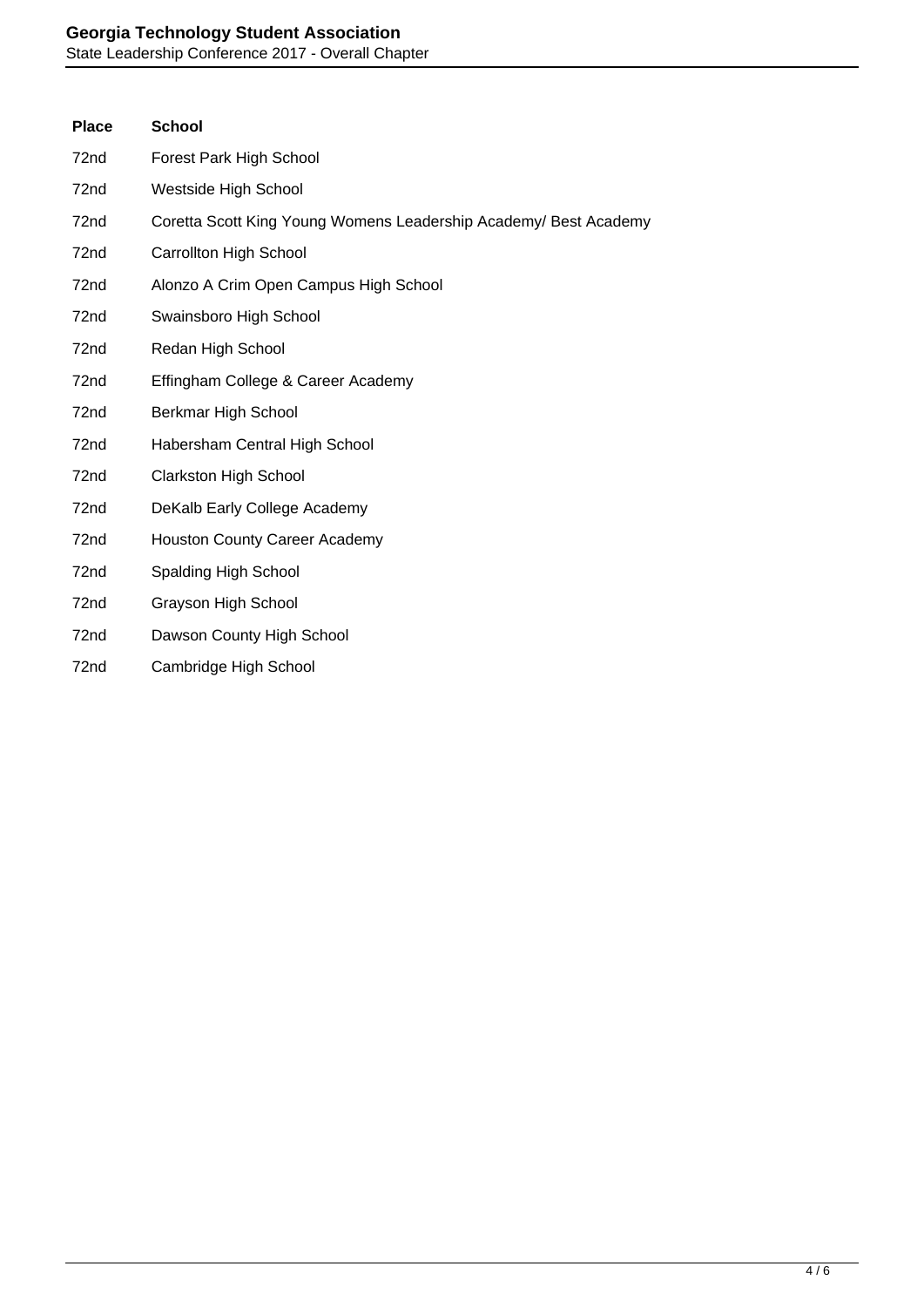## **Overall Chapter MS**

| <b>Place</b> | <b>School</b>                          |
|--------------|----------------------------------------|
| 1st          | Hahira Middle School                   |
| 2nd          | <b>Franklin County Middle School</b>   |
| 3rd          | <b>Pine Grove Middle School</b>        |
| 4th          | Harris County Carver Middle School     |
| 5th          | Chattanooga Valley Middle              |
| 6th          | <b>Hart County Middle School</b>       |
| 7th          | Lowndes Middle                         |
| 8th          | <b>Tucker Middle School</b>            |
| 9th          | East Coweta Middle School              |
| 10th         | Marietta Middle School                 |
| 11th         | Ben Hill Middle School                 |
| 12th         | Rothschild Leadership Academy          |
| 13th         | <b>Henderson Middle School</b>         |
| 14th         | Peachtree Charter Middle School        |
| 15th         | <b>Appling County Middle School</b>    |
| 15th         | Mary McLeod Bethune Middle             |
| 17th         | <b>Memorial Middle School</b>          |
| 18th         | <b>Fannin County Middle School</b>     |
| 19th         | Morgan County Middle School            |
| 20th         | <b>Champion Theme Middle</b>           |
| 21st         | George Walton Academy MS               |
| 22nd         | Dutchtown Middle School                |
| 23rd         | Irwin County Middle School             |
| 24th         | <b>Oglethorpe Charter School</b>       |
| 24th         | South Effingham Middle School          |
| 24th         | East Laurens Middle School             |
| 27th         | Stone Mountain Middle School           |
| 27th         | Indian Creek Middle School             |
| 27th         | <b>Brooks County Middle School</b>     |
| 30th         | Druid Hills Middle School              |
| 31st         | <b>Veterans Memorial Middle School</b> |